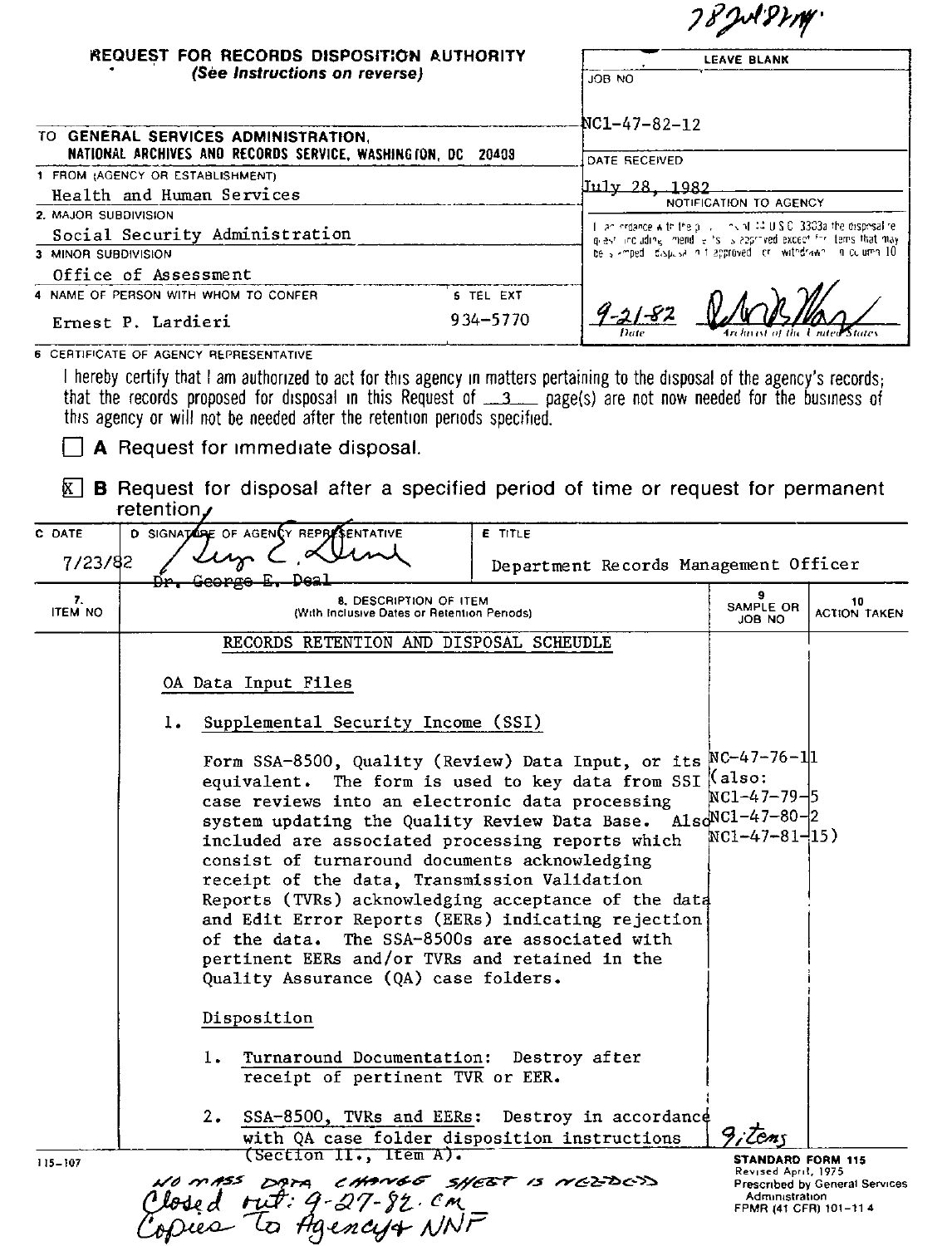

Use Standard Form 115 (obtainable from supply depots of the Federal Supply Service General Services Administration) and the continuation sheet Standard Form 115a (obtainable from the Rec-

ds. Disposition Division. Office of Feder & Records Centers, Ne. tional Archives, rid Records Service, Washin ton D.C. 20408, to ptuin authority to dispose of records or to request permanent reention of records. Detach the fifts, opy from the set, nd keep as your reference copy. Submit the first four soles of the set to the J. Records Sun e. One complier the returned National Archive te the arency as a tion of items. h. tiare, athorized for disposalfrems will adown a limit approved for depositivel! by so marked Fundship Arts i. Compasi el Generico cualizace mortifie ousfit, from of core on I from a AO. ccomplained by

## viecībs Instruct

 $6.4$ ranger  $1.3$ of should show we can ere y has costedy of the - advitacie tified as the help ਮਰੇ ਜ਼ਮ≵ਂ ਮਾਸੀ ਪਸ ਉਪਫ਼ਲ ਸ਼ਾਮਣ time begannerig is independent and a substitution of an immunity atvisa ds

nd ha te the per on to Fatries 4, and 5, finald help ident + hom inquirie rd no the records straild be directed

Entry 6 show'd a surved and did 1.1 on the four cornes by the 34 ICV representative. The number that gave rivolved in the request ouid be inserted

Box A should by checked if the records may be disposed of immediately. Hox B should be checked if continuing disposal authority is requested or if permanent retention is requested. Only one box may be checked.

Entry 7 should contain the numbers of the items of records identified on the form in sequence,  $i \in 1, 2, 3, 4$ , etc.

Entry A should show what records are proposed for disposal

**INSTRUCTIONS** 



An identification should be provided of the types of records involved if they are other than textural records, for example, if they re photographic records, sound recordings, or cartographic records

An itemization colli ceurate alemaña aion shi ald be provided of the series of records that are industed for disposal or retention. Each series sheald comprise in a rigest practical grouppig, of separately organized, ad "agic Py ret-ted materi Is that can be treated as a single unit for purposes. 7 disposal Component paris of a series may be listed segurately if numbered consecutively as . Ib etc. under the lener. I series entry

A states ent should a provided showing when a sposal vito be made of the seconds, thus,

If immediate disposite is requested of post-accumul tions of a ords, the inclusive a res during which the records were produced should be st ited

It continuous disposal is requested for records that have accumpfed or will continue by accumulate the retention period in vine  $exp = sec \, h \, \omega + 1$  ein months eic, or muss is of foture fours or events. A r tore, claim is event that is to determine, be ciention period. States periode. I definite If dissussal of the ecords is contreast upon they will macrefilmed or otherwise reproduced or recorded in in came, eadable media, the retention period should read. Until ascertained that reproduced copies or recordin's have been made in accordance with GSA regulations

dome idequire subsistates for the paper records." Also, the provisume of FPMR (101.11.5 shot if he observed)

Entry 9 should be checked if somples are submitted for an item However, samples to the records, re not required unless they are requested by the NARS appraiser. If an item has been previously submitted, the relevant job and item number should be entered

Entry 10 should be left blank

Records Office

Standard Form 115 RACK, Rev. 4 75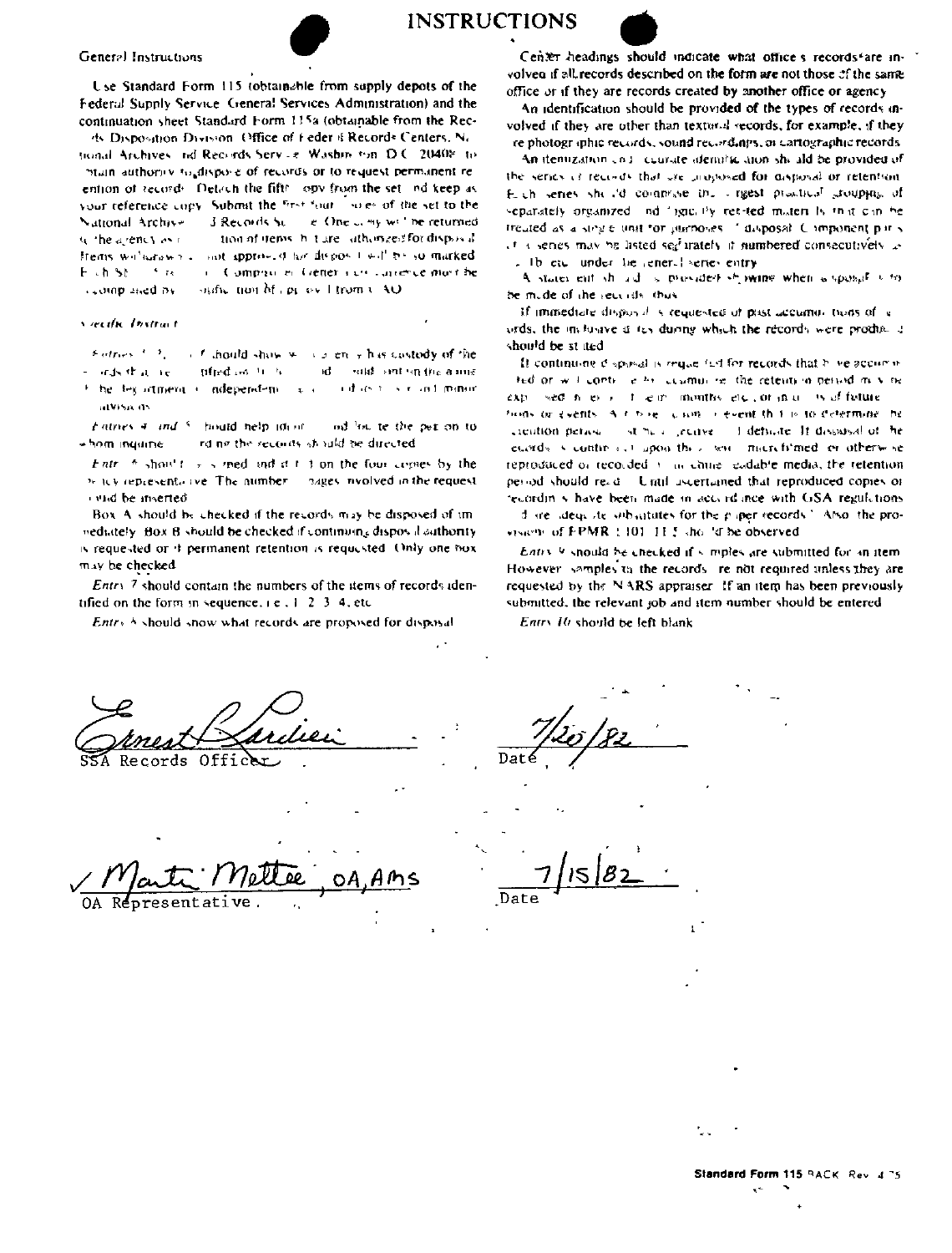|                     | JOB NO<br><b>Request for Records Disposition Authority-Continuation</b>                                                                                                                                                                                                                                                                                                                                                                                                                                                                                                                                                                                                                                                                                                                                                                                                                                         |  |                           | PAGE OF<br>2               |
|---------------------|-----------------------------------------------------------------------------------------------------------------------------------------------------------------------------------------------------------------------------------------------------------------------------------------------------------------------------------------------------------------------------------------------------------------------------------------------------------------------------------------------------------------------------------------------------------------------------------------------------------------------------------------------------------------------------------------------------------------------------------------------------------------------------------------------------------------------------------------------------------------------------------------------------------------|--|---------------------------|----------------------------|
| 7<br><b>ITEM NO</b> | 8. DESCRIPTION OF ITEM<br>(With Inclusive Dates or Retention Periods)                                                                                                                                                                                                                                                                                                                                                                                                                                                                                                                                                                                                                                                                                                                                                                                                                                           |  | 9.<br>SAMPLE OR<br>JOB NO | 10.<br><b>ACTION TAKEN</b> |
|                     | 2.<br>Disability Insurance (DI)<br>Form SSA-3094, Quality Assurance Review, or its<br>$a_{\bullet}$<br>equivalents. This form is used to gather and<br>report data on both Title II and Title XVI DI<br>cases selected for Pre-effectuation review, QA<br>review and consistency review.<br>Disposition<br>(1) Original - Destroy after data entry and<br>verification of data entry.<br>(2)<br>Carbon copy<br>Error Free Cases (Those claims where<br>а.<br>DAB agrees with Disability<br>Determination Service's (DDS')<br>decision): File in the DI case folder<br>and retain in accordance with<br>authorized retention instructions for<br>DI case folders.<br>Error Cases (Those claims where DAB<br>ъ.<br>disagrees with DDS' decision): Retain<br>in the appropriate DAB. Destroy 6<br>months after final resolution of the<br>case, i.e., 6 months after completion<br>of all rebuttal activity and/or |  |                           |                            |
| 115-203             | completion of results form SSA-4724 or<br>$SSA-4730$<br>Form SSA-4730, Pre-effectuation Results and its<br>ъ.<br>equivalents. This form is used to record and<br>report results of disagreement between DAB and<br>DDS as to the correct decision on a disability<br>The original is used by central office<br>case.<br>(CO) for data entry; the copy is retained by DAB<br>if needed by CO for verification.<br>Four copies, including original, to be submitted to the National Archives                                                                                                                                                                                                                                                                                                                                                                                                                      |  | <b>Dougod July 1974</b>   | STANDARD FORM 115-A        |

 $\bar{\beta}$